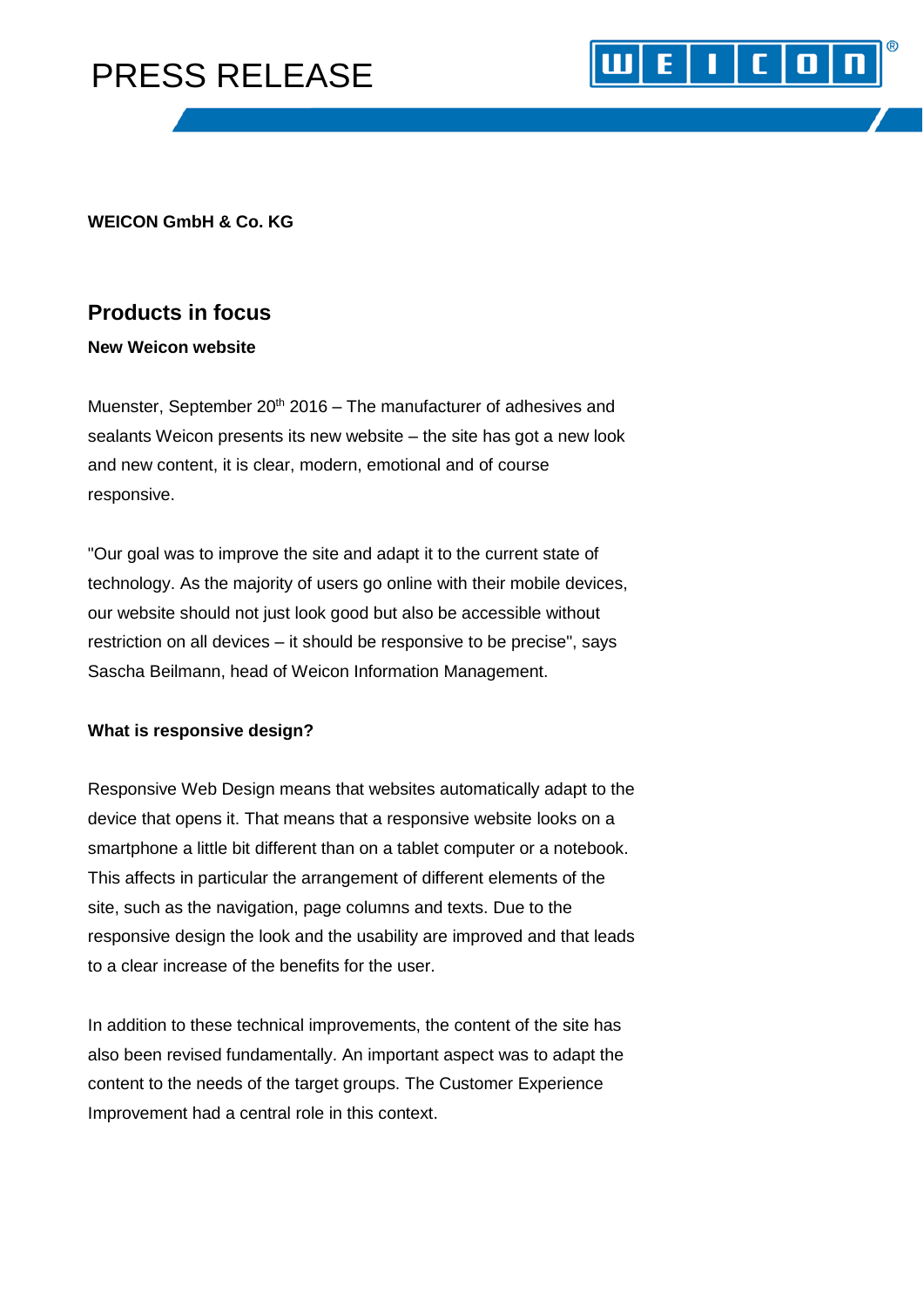# PRESS RELEASE

### **Products in focus**

Visitors of the site are particularly interested in information about the extensive product range of Weicon. Due to this reason, this part of the website was revised and contains much more information than before. Now the user gets all available information and data directly on the product page. This means that you get safety data sheets, technical data, photos, videos, product information and brochures on one single page directly at a glance!

E |

Ш

 $\mathbf{I}$   $\mathbf{C}$   $\mathbf{0}$ 

In addition, the users will be informed about all news from Weicon and all upcoming events and exhibitions, on the new website

"We are glad to invite you to test our revised site. Check out the latest features and send us a feedback. So we can keep on working and improve the website for our users in future", Beilmann continues.

360 words 49 rows 2136 signs (incl. blanks)

**Further information:** [www.weicon.com](http://www.weicon.com/)